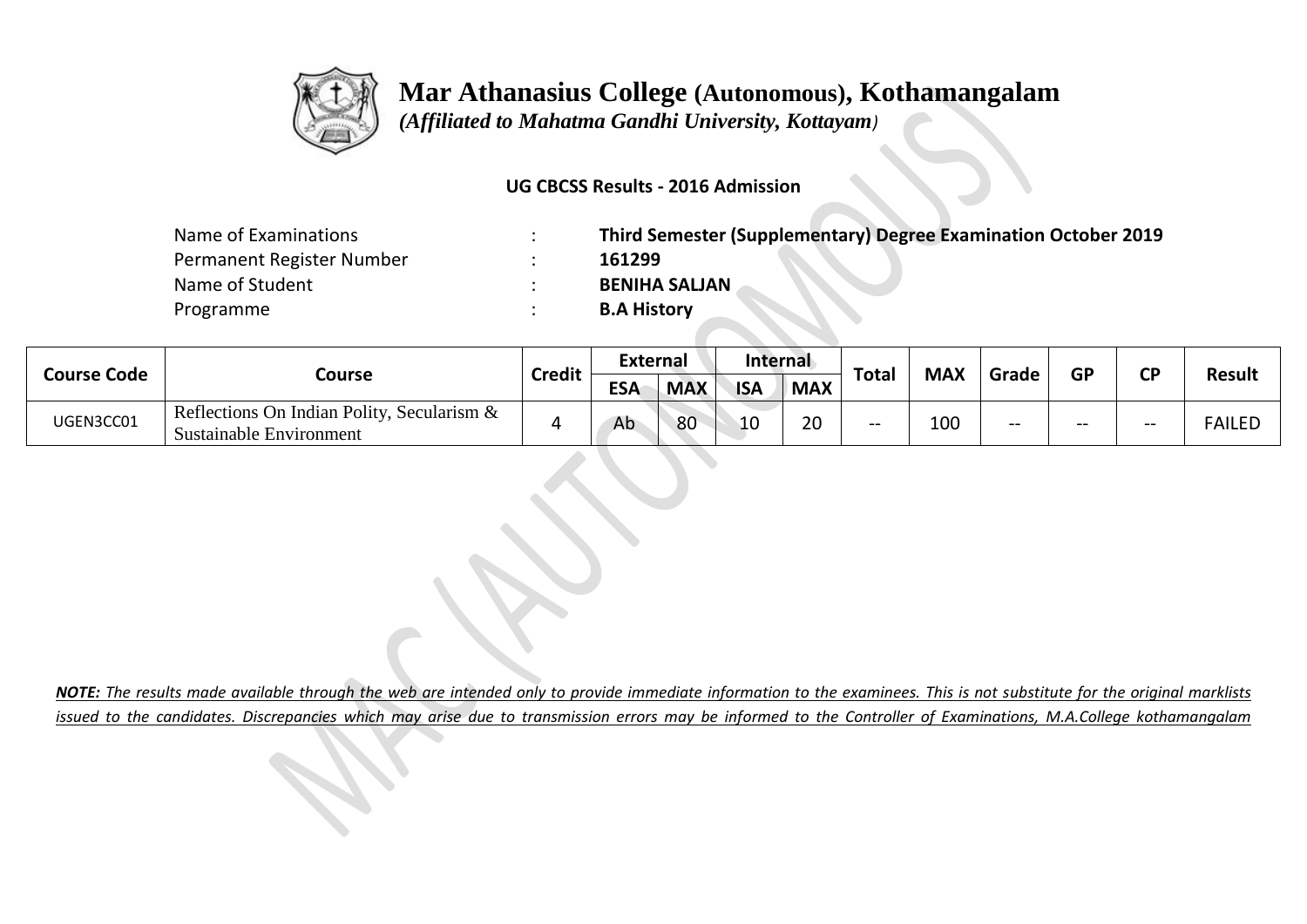

 *(Affiliated to Mahatma Gandhi University, Kottayam)*

#### **UG CBCSS Results - 2016 Admission**

| Name of Examinations      | Third Semester (Supplementary) Degree Examination October 2019 |
|---------------------------|----------------------------------------------------------------|
| Permanent Register Number | 161300                                                         |
| Name of Student           | <b>BESSYMOL ALIYAS</b>                                         |
| Programme                 | <b>B.A History</b>                                             |

|                    |                                                                       |               | External   |            | <b>Internal</b> |            |              |            |       |                        |       |               |
|--------------------|-----------------------------------------------------------------------|---------------|------------|------------|-----------------|------------|--------------|------------|-------|------------------------|-------|---------------|
| <b>Course Code</b> | Course                                                                | <b>Credit</b> | <b>ESA</b> | <b>MAX</b> | <b>ISA</b>      | <b>MAX</b> | <b>Total</b> | <b>MAX</b> | Grade | <b>GP</b><br><b>CP</b> |       | <b>Result</b> |
| UGEN3CC01          | Reflections On Indian Polity, Secularism<br>& Sustainable Environment |               | ີ 1<br>ᅀ   | 80         | 11<br>ᆠᅶ        | 20         | $- -$        | 100        | $- -$ | --                     | $- -$ | <b>FAILED</b> |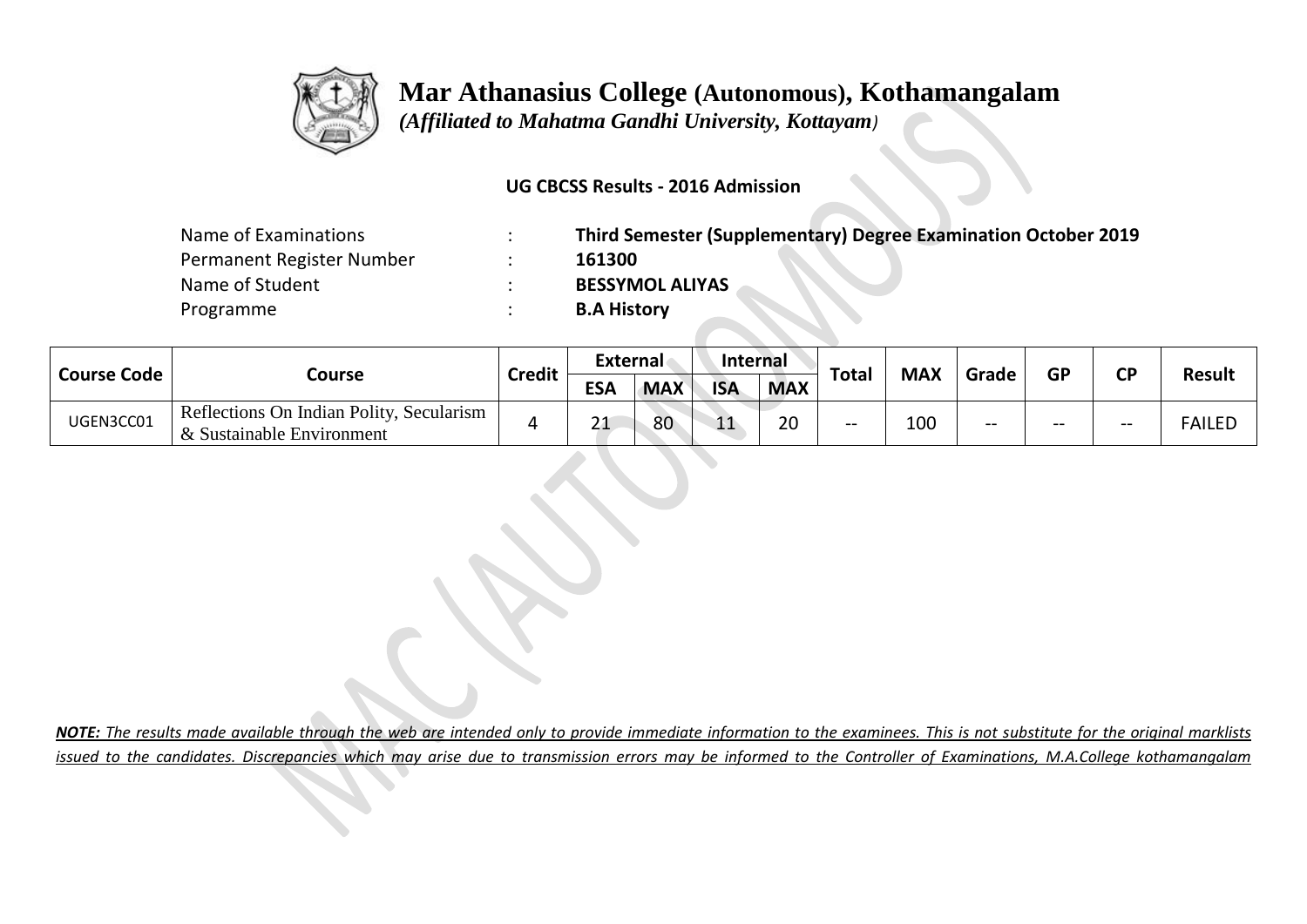

 *(Affiliated to Mahatma Gandhi University, Kottayam)*

#### **UG CBCSS Results - 2016 Admission**

| Name of Examinations      | Third Semester (Supplementary) Degree Examination October 2019 |
|---------------------------|----------------------------------------------------------------|
| Permanent Register Number | 161301                                                         |
| Name of Student           | <b>BILNY BENNY</b>                                             |
| Programme                 | <b>B.A History</b>                                             |

| <b>Course Code</b> |                                                                       | <b>External</b> |            | Internal   |            |            |              |            |       | <b>CD</b> |       |               |
|--------------------|-----------------------------------------------------------------------|-----------------|------------|------------|------------|------------|--------------|------------|-------|-----------|-------|---------------|
|                    | Course                                                                | <b>Credit</b>   | <b>ESA</b> | <b>MAX</b> | <b>ISA</b> | <b>MAX</b> | <b>Total</b> | <b>MAX</b> | Grade | <b>GP</b> |       | <b>Result</b> |
| UGEN3CC01          | Reflections On Indian Polity, Secularism &<br>Sustainable Environment |                 | 21<br>ᇫᆚ   | 80         | ብ7         | 20         | --           | 100        | $- -$ | --        | $- -$ | <b>FAILED</b> |